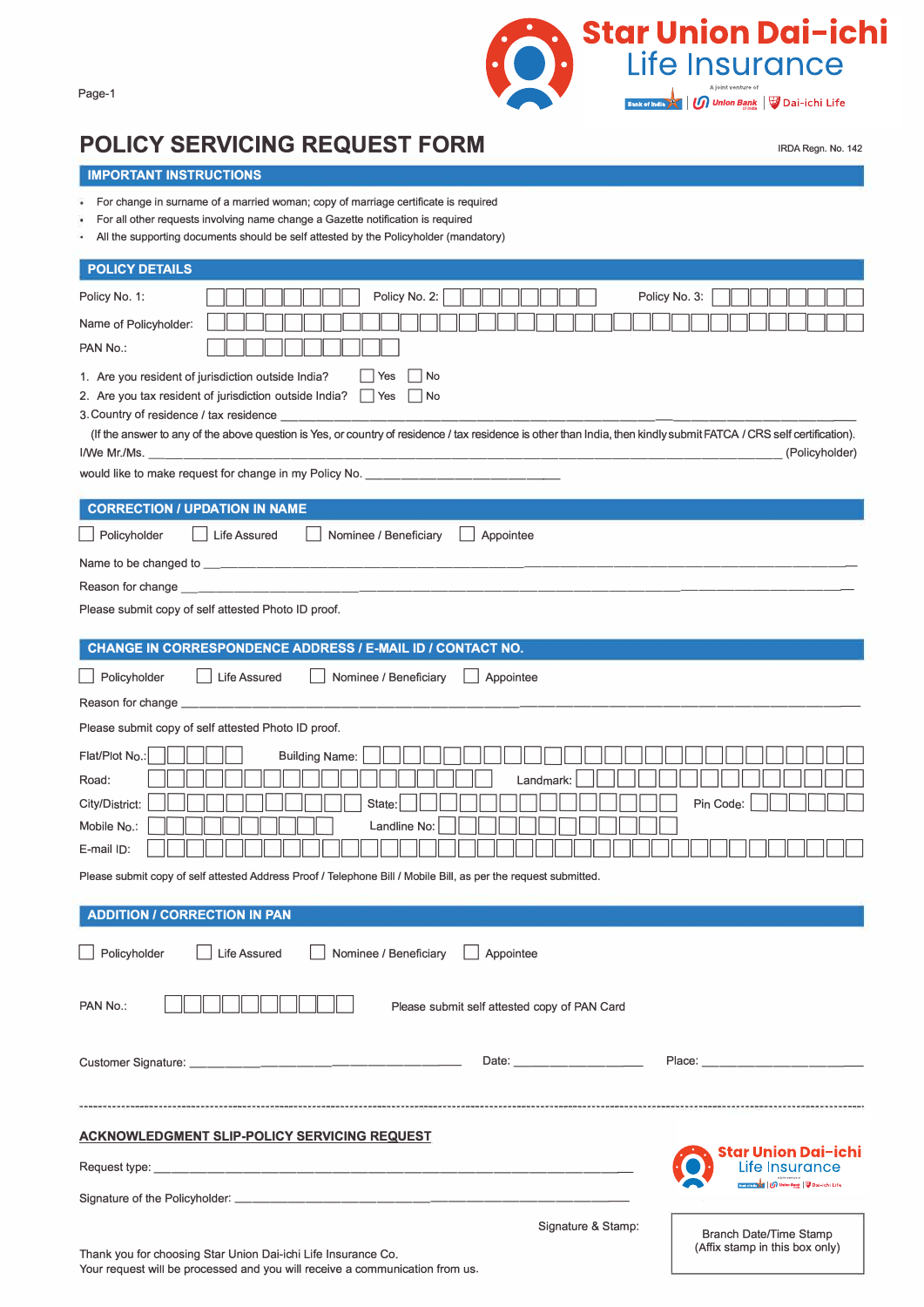

| IRDA Regn. No. 142 |  |
|--------------------|--|

| <b>CHANGE IN LEGAL ENTITY</b>                                                                                                                                                                                                                                                                                                                                                                                                                                                                                                                                                                                                                                                                                                    |  |  |  |  |  |
|----------------------------------------------------------------------------------------------------------------------------------------------------------------------------------------------------------------------------------------------------------------------------------------------------------------------------------------------------------------------------------------------------------------------------------------------------------------------------------------------------------------------------------------------------------------------------------------------------------------------------------------------------------------------------------------------------------------------------------|--|--|--|--|--|
|                                                                                                                                                                                                                                                                                                                                                                                                                                                                                                                                                                                                                                                                                                                                  |  |  |  |  |  |
|                                                                                                                                                                                                                                                                                                                                                                                                                                                                                                                                                                                                                                                                                                                                  |  |  |  |  |  |
| Private Company Public Company<br>$\Box$ HUF<br>  Partnership Firm<br>    Trust                                                                                                                                                                                                                                                                                                                                                                                                                                                                                                                                                                                                                                                  |  |  |  |  |  |
| (The change is subject to underwriting decision). (Please submit the attested copy of KYC documents of the Entity).                                                                                                                                                                                                                                                                                                                                                                                                                                                                                                                                                                                                              |  |  |  |  |  |
| <b>CHANGE / ADDITION OF APPOINTEE</b>                                                                                                                                                                                                                                                                                                                                                                                                                                                                                                                                                                                                                                                                                            |  |  |  |  |  |
| Appointee Name: (Mr./Mrs./Ms.)<br>Relationship with the Nominee:<br>Appointee's Date of Birth:                                                                                                                                                                                                                                                                                                                                                                                                                                                                                                                                                                                                                                   |  |  |  |  |  |
| Appointee's Address:<br>Flat/Plot No.:<br><b>Building Name:</b><br>Road:<br>Landmark:<br>State:<br>Pin Code:<br>City/District:<br>Mobile No.:<br>Landline No.<br>E-mail ID:<br>PAN No.:<br><b>Appointee's Details</b><br>_  Yes │ │No<br>1. Are you resident of jurisdiction outside India?<br>2. Are you tax resident of jurisdiction outside India?<br>  Yes     No<br>3. Country of residence/tax residence ________<br>(If the answer to any of the above question is Yes, or country of residence / tax residence is other than India, then kindly submit FATCA/ CRS self certification).<br>I/We Mr./Ms.<br>(Name of the Appointee), has / have agreed to act as appointee, under the Policy No. _________________________ |  |  |  |  |  |
| Place: The contract of the contract of the contract of the contract of the contract of the contract of the contract of the contract of the contract of the contract of the contract of the contract of the contract of the con<br>Date:                                                                                                                                                                                                                                                                                                                                                                                                                                                                                          |  |  |  |  |  |
| Signature of Appointee<br>Appointee KYC to be attested by the Appointee and Policyholder.                                                                                                                                                                                                                                                                                                                                                                                                                                                                                                                                                                                                                                        |  |  |  |  |  |
| <b>MODE CHANGE</b>                                                                                                                                                                                                                                                                                                                                                                                                                                                                                                                                                                                                                                                                                                               |  |  |  |  |  |
| Monthly<br>  Annual<br>Semi-Annual<br>Quarterly<br>Note: NACH / Direct Debit mandate will be mandatory in case monthly mode option is chosen by you. In case the NACH / Direct Debit facility is already active for<br>your policy, then kindly submit revised NACH / Direct Debit mandate.                                                                                                                                                                                                                                                                                                                                                                                                                                      |  |  |  |  |  |
| <b>CHANGE / UPDATION IN PERSONAL DETAILS</b>                                                                                                                                                                                                                                                                                                                                                                                                                                                                                                                                                                                                                                                                                     |  |  |  |  |  |
| Appointee<br>Policyholder<br>Life Assured<br>Nominee / Beneficiary                                                                                                                                                                                                                                                                                                                                                                                                                                                                                                                                                                                                                                                               |  |  |  |  |  |
| Nature of Change / Updation<br>Residential Status / Tax Residential Status*<br><b>Family History</b><br>Height / Weight<br>Signature<br>Occupation<br>Others<br>Gender / Salutation Correction<br>Bank account details updation<br>Required updation: _                                                                                                                                                                                                                                                                                                                                                                                                                                                                          |  |  |  |  |  |
| *If there are any changes in the Residential status / Tax residential status and it is other than India, then kindly submit FATCA / CRS questionnaire.                                                                                                                                                                                                                                                                                                                                                                                                                                                                                                                                                                           |  |  |  |  |  |

# **Star Union Dai-ichi Life Insurance Company Limited**

Registered Office: 11<sup>th</sup> Floor, Vishwaroop IT Park, Plot No. 34, 35 & 38, Sector 30A of IIP, Vashi, Navi Mumbai - 400 703. Toll Free No.: 1800 266 8833 (9:30 am to 6:30 pm – Mon to Sat) | Tel.: 022-7196 6200 | Fax: 022-7196 2811 Email: customercare@sudlife.in | Website: www.sudlife.in | IRDAI Regn. No. 142 | CIN: U66010MH2007PLC174472 Trademark used under licence from respective owners.

We mean litse!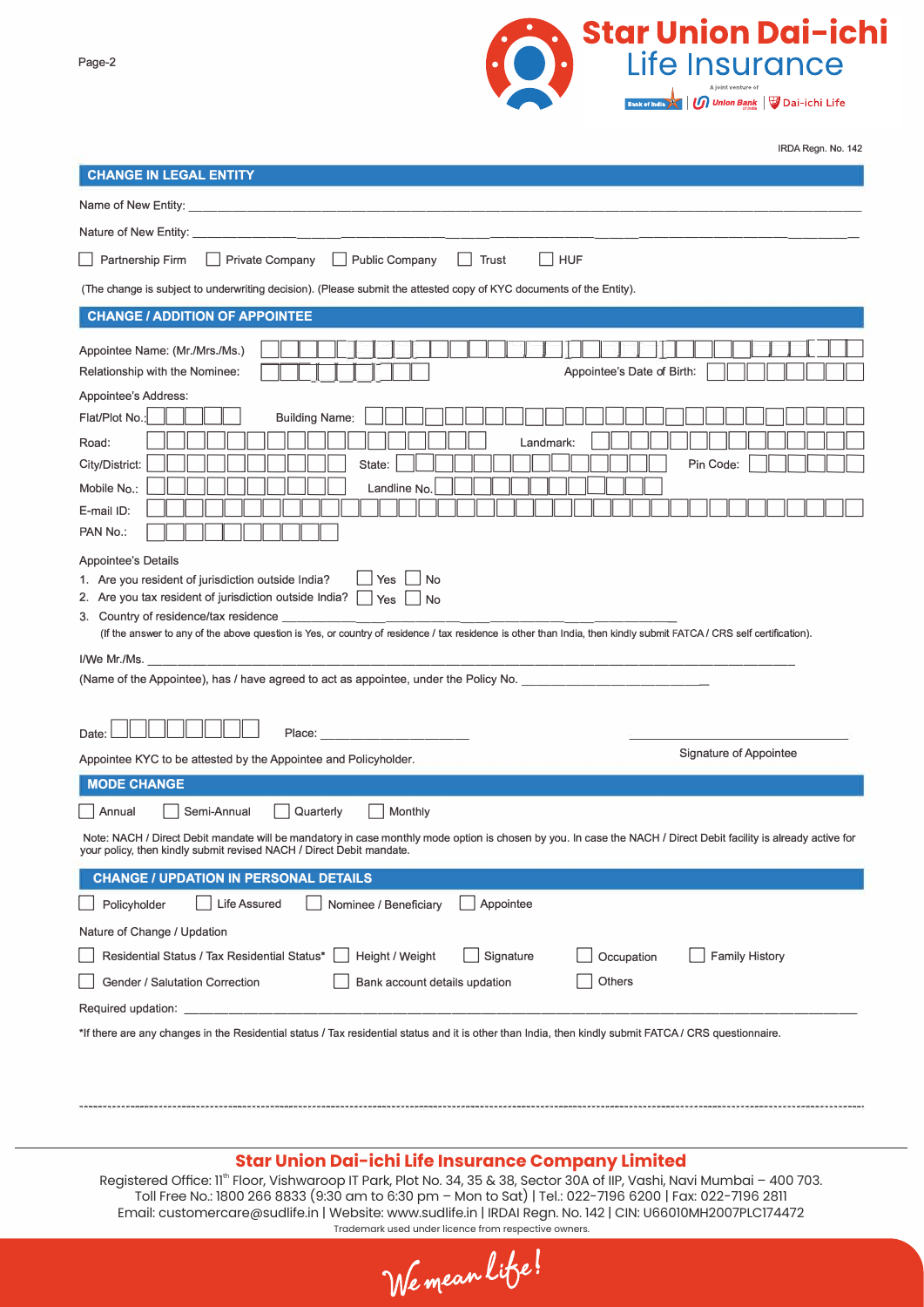

**IRDA Regn. No. 142** 

| <b>CORRECTION IN DATE OF BIRTH</b>                                                                                                                                                                                                                                                                                                                                                                                                                                                                                                                                                                                                                                                                                                                                                                                                                                                                                                                                                                                                                                                                                                                                                                                                          |
|---------------------------------------------------------------------------------------------------------------------------------------------------------------------------------------------------------------------------------------------------------------------------------------------------------------------------------------------------------------------------------------------------------------------------------------------------------------------------------------------------------------------------------------------------------------------------------------------------------------------------------------------------------------------------------------------------------------------------------------------------------------------------------------------------------------------------------------------------------------------------------------------------------------------------------------------------------------------------------------------------------------------------------------------------------------------------------------------------------------------------------------------------------------------------------------------------------------------------------------------|
| Policyholder<br>Nominee / Beneficiary<br>Appointee<br>Life Assured                                                                                                                                                                                                                                                                                                                                                                                                                                                                                                                                                                                                                                                                                                                                                                                                                                                                                                                                                                                                                                                                                                                                                                          |
| Date of Birth:<br>Reason for change:                                                                                                                                                                                                                                                                                                                                                                                                                                                                                                                                                                                                                                                                                                                                                                                                                                                                                                                                                                                                                                                                                                                                                                                                        |
| Supporting proof will have to be submitted as per the norms (Birth Certificate / Passport etc.).                                                                                                                                                                                                                                                                                                                                                                                                                                                                                                                                                                                                                                                                                                                                                                                                                                                                                                                                                                                                                                                                                                                                            |
| <b>CHANGE OF PROPOSER</b>                                                                                                                                                                                                                                                                                                                                                                                                                                                                                                                                                                                                                                                                                                                                                                                                                                                                                                                                                                                                                                                                                                                                                                                                                   |
| New Proposer's Name:                                                                                                                                                                                                                                                                                                                                                                                                                                                                                                                                                                                                                                                                                                                                                                                                                                                                                                                                                                                                                                                                                                                                                                                                                        |
| Proposer's Date of Birth:<br>Relationship with Life Assured:<br>PAN No. of New Proposer:                                                                                                                                                                                                                                                                                                                                                                                                                                                                                                                                                                                                                                                                                                                                                                                                                                                                                                                                                                                                                                                                                                                                                    |
| Death of previous Policyholder<br>Others (please specifty): _________<br>Reason for change:                                                                                                                                                                                                                                                                                                                                                                                                                                                                                                                                                                                                                                                                                                                                                                                                                                                                                                                                                                                                                                                                                                                                                 |
| Proposer's Address:                                                                                                                                                                                                                                                                                                                                                                                                                                                                                                                                                                                                                                                                                                                                                                                                                                                                                                                                                                                                                                                                                                                                                                                                                         |
| Flat/Plot No.:<br><b>Building Name:</b><br>Landmark:<br>Road:<br>City/District:<br>State:<br>Pin Code:<br>Mobile No.:<br>Landline No<br>E-mail ID:<br>PAN No.:<br>Yes<br>1. Are you resident of jurisdiction outside India?<br>No<br>2. Are you tax resident of jurisdiction outside India?<br>Yes<br>No<br>3. Country of residence/tax residence<br>(If the answer to any of the above question is Yes, or country of residence / tax residence is other than India, then kindly submit FATCA / CRS self certification).<br>Politically Exposed Person (PEP)<br>Is the new Proposer a  <br>Relative of a PEP<br>Associate of a PEP<br>If the new Proposer is the relative or Associate of a PEP, mention the name of the PEP and the relationship with him<br>Politically Exposed Persons (PEP) are individuals who are or have been entrusted with prominent public functions domestically or by a foreign country, for<br>example Heads / Ministers of Central / State government, Senior politicians, Senior government / judicial / military officers, Senior executive of state owned<br>corporations, Important political party officials & immediate family member of above persons (Spouse, Children, Parents, Siblings, In-laws). |
| <b>RIDER ADDITION</b>                                                                                                                                                                                                                                                                                                                                                                                                                                                                                                                                                                                                                                                                                                                                                                                                                                                                                                                                                                                                                                                                                                                                                                                                                       |
| <b>Semily Income Benefit Rider</b> Nuller<br>Accidental Death and Total Permanent Disability Rider<br><b>Both</b><br>Change in Health & Lifestyle details:                                                                                                                                                                                                                                                                                                                                                                                                                                                                                                                                                                                                                                                                                                                                                                                                                                                                                                                                                                                                                                                                                  |
| 1. Is there any change in your occupation from the date of proposal form?<br>If YES, provide details _______                                                                                                                                                                                                                                                                                                                                                                                                                                                                                                                                                                                                                                                                                                                                                                                                                                                                                                                                                                                                                                                                                                                                |
| 2. Are you currently in good health?<br>If NO, provide details _______                                                                                                                                                                                                                                                                                                                                                                                                                                                                                                                                                                                                                                                                                                                                                                                                                                                                                                                                                                                                                                                                                                                                                                      |
| 3. Is there any change in health status from what was mentioned in your proposal form like Diabetes / Hypertension / Kidney Disorder / Liver Disorder /<br>Nervous Disorder / HIV, etc. ?                                                                                                                                                                                                                                                                                                                                                                                                                                                                                                                                                                                                                                                                                                                                                                                                                                                                                                                                                                                                                                                   |
| If YES, provide details                                                                                                                                                                                                                                                                                                                                                                                                                                                                                                                                                                                                                                                                                                                                                                                                                                                                                                                                                                                                                                                                                                                                                                                                                     |
| 4. Have you visited any Doctor / undergone any treatment for more than 1 week from the date of proposal form?<br>If YES, provide details and attach reports with this request form                                                                                                                                                                                                                                                                                                                                                                                                                                                                                                                                                                                                                                                                                                                                                                                                                                                                                                                                                                                                                                                          |
| 5. Is there any change in your habits like smoking / alcohol intake etc.<br>If YES, provide details: Tobacco-grams per day _______, Cigarette/s per day _________, Alcohol per week ______, Type of alcohol _____.                                                                                                                                                                                                                                                                                                                                                                                                                                                                                                                                                                                                                                                                                                                                                                                                                                                                                                                                                                                                                          |
| I, Mr./Ms./Dr.<br>hereby declare that<br>I understand and agree to all the conditions and information given above and its impact. The information on this form and to the best of my/our knowledge and<br>belief the certification is true, correct and that the company is relying on this information. I/We understand that the company is not able to offer any tax advice<br>on CRS/FATCA or its impact. I/We shall seek advice from professional tax advisor. I/We further agree to submit a new form within 30 days if any information or<br>certification on this form becomes incorrect. I/We agree that as may be required by domestic regulators/tax authorities the company may also be required to<br>report, reportable details to CBDT or close or suspend my account.                                                                                                                                                                                                                                                                                                                                                                                                                                                        |

Date: <u>Depends Controlling Date:</u> Date: Depends on the District Policy Place: <u>New York: Alternative</u> Controller